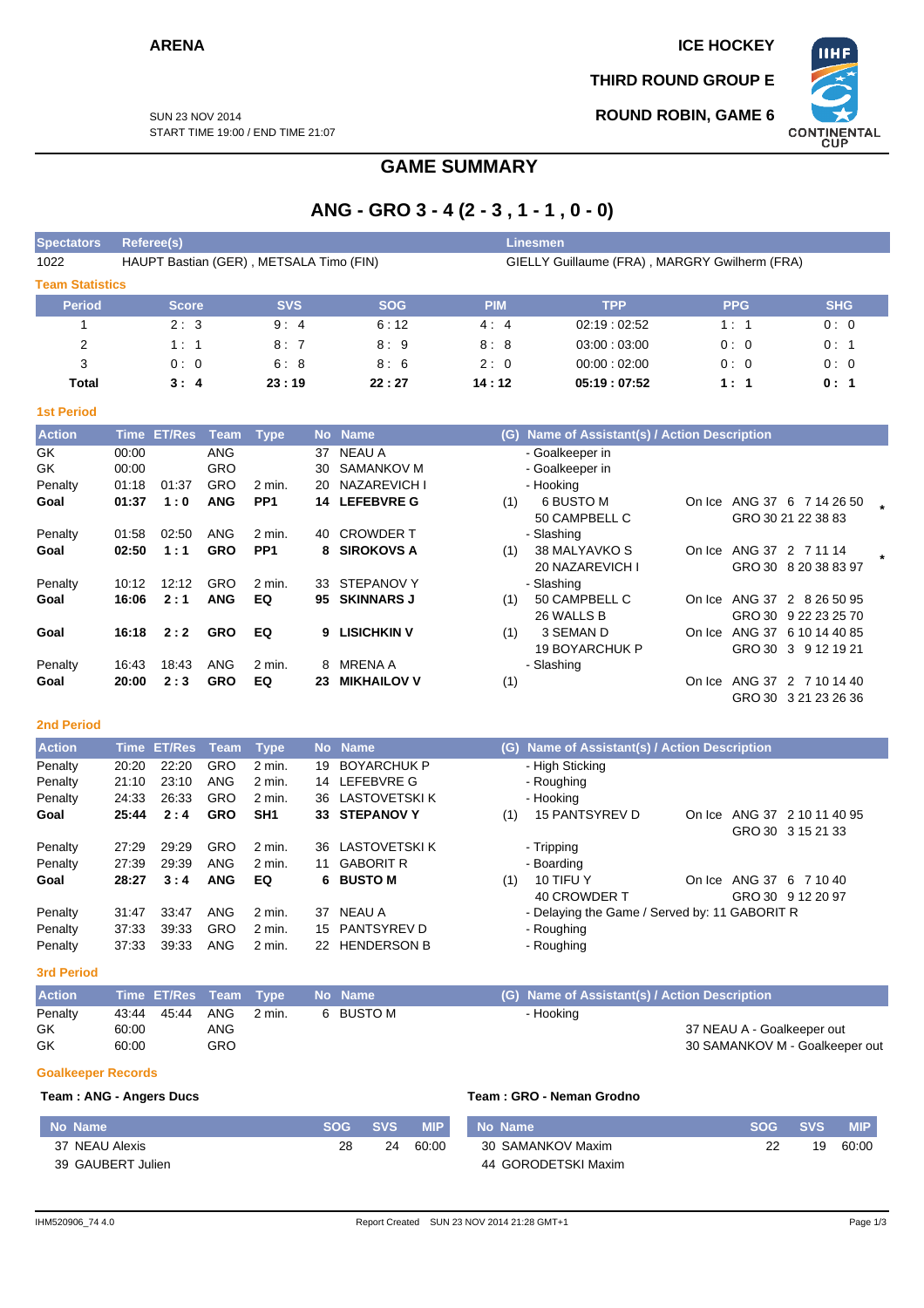**Game Statistics**

**THIRD ROUND GROUP E**

**ROUND ROBIN, GAME 6**



SUN 23 NOV 2014 START TIME 19:00 / END TIME 21:07

| Team: ANG (blue)   |                                  |                |                         |                |                |              |                |                |        |                |                      |                |           |                |             |
|--------------------|----------------------------------|----------------|-------------------------|----------------|----------------|--------------|----------------|----------------|--------|----------------|----------------------|----------------|-----------|----------------|-------------|
|                    | <b>Head Coach: PAIEMENT Real</b> |                |                         |                |                |              |                |                |        |                | <b>Shots on Goal</b> |                |           |                |             |
| <b>No Pos</b>      | <b>Name</b>                      | G              | A                       | P              | <b>PIM</b>     | $FO+$        | FO-            | $FO+/-$        | FO%    | 1              | $\overline{2}$       | 3 <sup>1</sup> | <b>OT</b> | <b>TS</b>      | $+/-$       |
| 6 D                | <b>BUSTO Michael</b>             | 1              | $\mathbf{1}$            | $\overline{2}$ | 2              | 0            | 0              | 0              | 0.00   | 0              | $\mathbf{1}$         | $\mathbf 0$    |           | 1              | $\mathbf 0$ |
| 10 F               | <b>TIFU Yannick</b>              | 0              | 1                       |                | 0              | 11           | 5              | 6              | 68.75  | 0              | 1                    | $\Omega$       |           | 1              | $-2$        |
| 14 F               | LEFEBVRE Guillaume               | 1              | $\Omega$                |                | $\overline{2}$ | $\mathbf{1}$ | $\Omega$       | 1              | 100.00 | 1              | $\Omega$             | $\overline{2}$ |           | 3              | $-2$        |
| 40 F               | <b>CROWDER Timothy</b>           | 0              | 1                       |                | $\overline{2}$ | 1            | 0              | $\mathbf{1}$   | 100.00 | 1              | 1                    | $\Omega$       |           | $\overline{2}$ | $-2$        |
| 85 D               | LEVEQUE Gary +A                  | $\overline{0}$ | $\Omega$                | $\Omega$       | $\Omega$       | 0            | $\Omega$       | $\Omega$       | 0.00   | 0              | 1                    | 1              |           | $\overline{2}$ | $-1$        |
| 2 D                | <b>BISAILLON Sebastien</b>       | 0              | 0                       | 0              | 0              | 0            | 0              | 0              | 0.00   | 0              | 1                    | 1              |           | 2              | $-1$        |
| 7 D                | <b>LAHESALU Lauri</b>            | 0              | 0                       | $\Omega$       | 0              | 0            | 0              | $\Omega$       | 0.00   | 0              | $\mathbf 0$          | $\mathbf 0$    |           | 0              | $\mathbf 0$ |
| 26 F               | WALLS Braden +A                  | 0              | $\mathbf{1}$            | 1              | $\mathbf 0$    | 0            | $\mathbf 0$    | 0              | 0.00   | 0              | $\mathbf 0$          | $\Omega$       |           | 0              | $+1$        |
| $\mathsf{F}$<br>50 | <b>CAMPBELL Cody</b>             | 0              | $\overline{\mathbf{c}}$ | $\overline{2}$ | $\mathbf 0$    | 12           | 5              | $\overline{7}$ | 70.59  | 1              | 1                    | $\Omega$       |           | 2              | $+1$        |
| 95 F               | <b>SKINNARS Johan</b>            | 1              | $\Omega$                | $\mathbf{1}$   | $\Omega$       | 0            | $\Omega$       | $\Omega$       | 0.00   | $\mathbf{1}$   | 1                    | $\Omega$       |           | $\overline{2}$ | $\mathbf 0$ |
| 8 D                | <b>MRENA Andrej</b>              | 0              | 0                       | 0              | 2              | 1            | 1              | 0              | 50.00  | 0              | 0                    | 0              |           | 0              | $+1$        |
| $\mathsf{F}$<br>11 | <b>GABORIT Robin</b>             | 0              | 0                       | $\mathbf 0$    | $\overline{2}$ | 1            | 0              | 1              | 100.00 | 1              | 0                    | $\mathbf{1}$   |           | $\overline{2}$ | $-1$        |
| 18 F               | ALBERT Julien +C                 | 0              | 0                       | 0              | 0              | 2            | $\mathbf{1}$   | 1              | 66.67  | 0              | $\mathbf{1}$         | 0              |           | $\mathbf{1}$   | $\mathbf 0$ |
| 22 F               | <b>HENDERSON Brian</b>           | 0              | 0                       | 0              | $\overline{2}$ | 5            | 6              | $-1$           | 45.45  | 0              | $\mathbf 0$          | 1              |           | 1              | 0           |
| 92 D               | <b>AUBE Florent</b>              | 0              | 0                       | $\mathbf 0$    | 0              | 0            | 0              | $\Omega$       | 0.00   | 0              | $\mathbf 0$          | $\mathbf 0$    |           | 0              | 0           |
| 4 D                | <b>SANCHEZ Damien</b>            | 0              | 0                       | 0              | 0              | 0            | 0              | 0              | 0.00   | 0              | 0                    | 0              |           | 0              | 0           |
| $\mathsf F$<br>9   | <b>GRIET Maxime</b>              | 0              | 0                       | $\Omega$       | 0              | 0            | $\mathbf 0$    | $\Omega$       | 0.00   | 0              | $\mathbf 0$          | 1              |           | 1              | 0           |
| 13 D               | <b>BAHAIN Paul</b>               | 0              | 0                       | 0              | 0              | 0            | 0              | $\Omega$       | 0.00   | 0              | $\mathbf 0$          | $\Omega$       |           | 0              | 0           |
| 15 F               | <b>CROSNIER Alexis</b>           | 0              | 0                       | 0              | 0              | 0            | 0              | 0              | 0.00   | 0              | 0                    | 1              |           | 1              | 0           |
| 47 F               | <b>THILLET Dimitri</b>           | $\Omega$       | $\Omega$                | $\Omega$       | 0              | 5            | $\overline{2}$ | 3              | 71.43  | 1              | $\mathbf 0$          | 0              |           | 1              | 0           |
| 37 GK              | <b>NEAU Alexis (BP)</b>          | 0              | 0                       | 0              | 2              |              |                |                |        | 0              | 0                    | 0              |           | 0              |             |
| 39 GK              | <b>GAUBERT Julien</b>            | 0              | $\mathbf 0$             | 0              | $\mathbf 0$    |              |                |                |        | 0              | $\mathbf 0$          | $\mathbf 0$    |           | 0              |             |
| <b>Total</b>       |                                  | 3              | 6                       | 9              | 14             | 39           | 21             | 18             | 65.00  | 6              | 8                    | 8              |           | 22             |             |
| Team: GRO (white)  |                                  |                |                         |                |                |              |                |                |        |                |                      |                |           |                |             |
|                    | Head Coach: SPIRIDONOV Vasili    |                |                         |                |                |              |                |                |        |                | <b>Shots on Goal</b> |                |           |                |             |
| <b>No Pos</b>      | <b>Name</b>                      | G              | A                       | P              | <b>PIM</b>     | $FO+$        | FO-            | $FO+/-$        | FO%    | $\overline{1}$ | $\overline{2}$       | 3 <sup>2</sup> | <b>OT</b> | <b>TS</b>      | $+/-$       |
| 3 D                | <b>SEMAN Daniel</b>              | 0              | $\mathbf 1$             | 1              | 0              | 0            | 0              | 0              | 0.00   | 1              | 0                    | 0              |           | 1              | $+3$        |
| 9<br>$\mathsf{F}$  | <b>LISICHKIN Vyacheslav</b>      | 1              | 0                       | 1              | 0              | 0            | 0              | $\Omega$       | 0.00   | 2              | 1                    | 0              |           | 3              | $-1$        |
| 12 F               | OSIPOV Maxim                     | $\Omega$       | $\Omega$                | $\Omega$       | $\Omega$       | R            | ĥ              | っ              | 5714   | 1              | $\Omega$             | っ              |           | વ              | $\Omega$    |

| Total              |                          |   | 5        | 9        | 12       | 21 | 39 | -18            | 35.00 | 12       | 9              | 6              | 27             |             |
|--------------------|--------------------------|---|----------|----------|----------|----|----|----------------|-------|----------|----------------|----------------|----------------|-------------|
| 44 GK              | <b>GORODETSKI Maxim</b>  |   | 0        | 0        | 0        |    |    |                |       |          | 0              | 0              | 0              |             |
| GK<br>30           | <b>SAMANKOV Maxim</b>    | 0 | 0        | 0        | 0        |    |    |                |       | 0        | 0              | 0              | 0              |             |
| 70 D               | <b>KOVRAKH Artur</b>     | 0 | 0        | 0        | 0        | 0  | 0  | 0              | 0.00  | $\Omega$ | $\overline{2}$ | $\Omega$       | $\overline{2}$ | $-1$        |
| 35 F               | KHOMKO Sergei            | 0 | 0        | 0        | 0        | 0  | 0  | 0              | 0.00  | 0        | 0              | 0              | 0              | $\mathbf 0$ |
| 33 F               | STEPANOV Yegor           |   | 0        |          | 2        | 5  | 5  | $\Omega$       | 50.00 | 0        |                | 0              |                | $+1$        |
| 25 F               | YAKOVLEV Mikhail         |   | $\Omega$ | 0        | 0        | 0  | 0  | 0              | 0.00  | 0        | $\Omega$       | 0              | 0              | $-1$        |
| 15 F               | PANTSYREV Dmitri         | 0 |          |          | 2        | 0  | 0  | 0              | 0.00  | 0        | 0              | 0              | 0              | $+1$        |
| 95 D               | <b>KRAVCHENKO Andrei</b> | 0 | $\Omega$ | 0        | $\Omega$ | 0  | 0  | 0              | 0.00  | $\Omega$ | $\Omega$       | $\Omega$       | 0              | $\Omega$    |
| 36 F               | LASTOVETSKI Konstantin   |   | 0        | 0        | 4        | 0  | 0  | 0              | 0.00  | 0        | 0              | 0              | 0              | $+1$        |
| 26<br>F            | <b>KORSAKOV Pavel</b>    |   | 0        | 0        | 0        | 0  | 0  | 0              | 0.00  |          |                |                | 3              | $+1$        |
| 23 F               | MIKHAILOV Vladimir       |   | 0        |          | $\Omega$ | 3  | 10 | $-7$           | 23.08 |          | $\Omega$       |                | 2              | $\Omega$    |
| 22 D               | <b>BOGOLEISHA Sergei</b> |   | 0        | 0        | 0        | 2  | 3  | -1             | 40.00 | 0        | 0              | 0              | 0              | -1          |
| 97<br>D            | MEDVEDEV Alexander +A    | 0 | 0        | 0        | 0        | 0  | 0  | 0              | 0.00  | 0        | 0              | $\Omega$       | 0              | $-1$        |
| 83 F               | MALIAVKA Alexander       | 0 | 0        | 0        | 0        | 0  | 0  | 0              | 0.00  | $\Omega$ | 0              | 0              | 0              | 0           |
| 38 F               | MALYAVKO Sergei (BP)     |   |          |          | $\Omega$ | 0  | 3  | $-3$           | 0.00  | $\Omega$ | $\overline{2}$ | 0              | $\overline{2}$ | 0           |
| 20 D               | NAZAREVICH IIya          |   |          |          | 2        | 0  | 0  | 0              | 0.00  |          |                |                | 3              | -1          |
| 8 F                | SIROKOVS Aleksejs +A     |   | 0        |          | 0        | 3  | 10 | $-7$           | 23.08 |          |                |                | 3              | $\Omega$    |
| 21 D               | KORSHUNOV Andrei +C      | 0 | 0        | 0        | 0        | 0  | 0  | $\Omega$       | 0.00  | 2        | 0              | $\Omega$       | $\overline{2}$ | $+3$        |
| $\mathsf{F}$<br>19 | <b>BOYARCHUK Pavel</b>   |   |          |          | 2        | 0  |    | -1             | 0.00  | 2        |                | 0              | 3              | $+1$        |
| F<br>12            | <b>OSIPOV Maxim</b>      |   | 0        | $\Omega$ | $\Omega$ | 8  | 6  | $\overline{2}$ | 57.14 |          | $\mathbf{0}$   | $\overline{2}$ | 3              | $\Omega$    |
| F<br>9             | LISICHKIN Vyacheslav     |   | 0        |          | 0        | 0  | 0  | 0              | 0.00  | 2        |                | 0              | 3              | $-1$        |
| З<br>D             | <b>SEMAN Daniel</b>      |   |          |          | 0        | 0  | 0  | 0              | 0.00  |          | 0              | 0              |                | $+3$        |